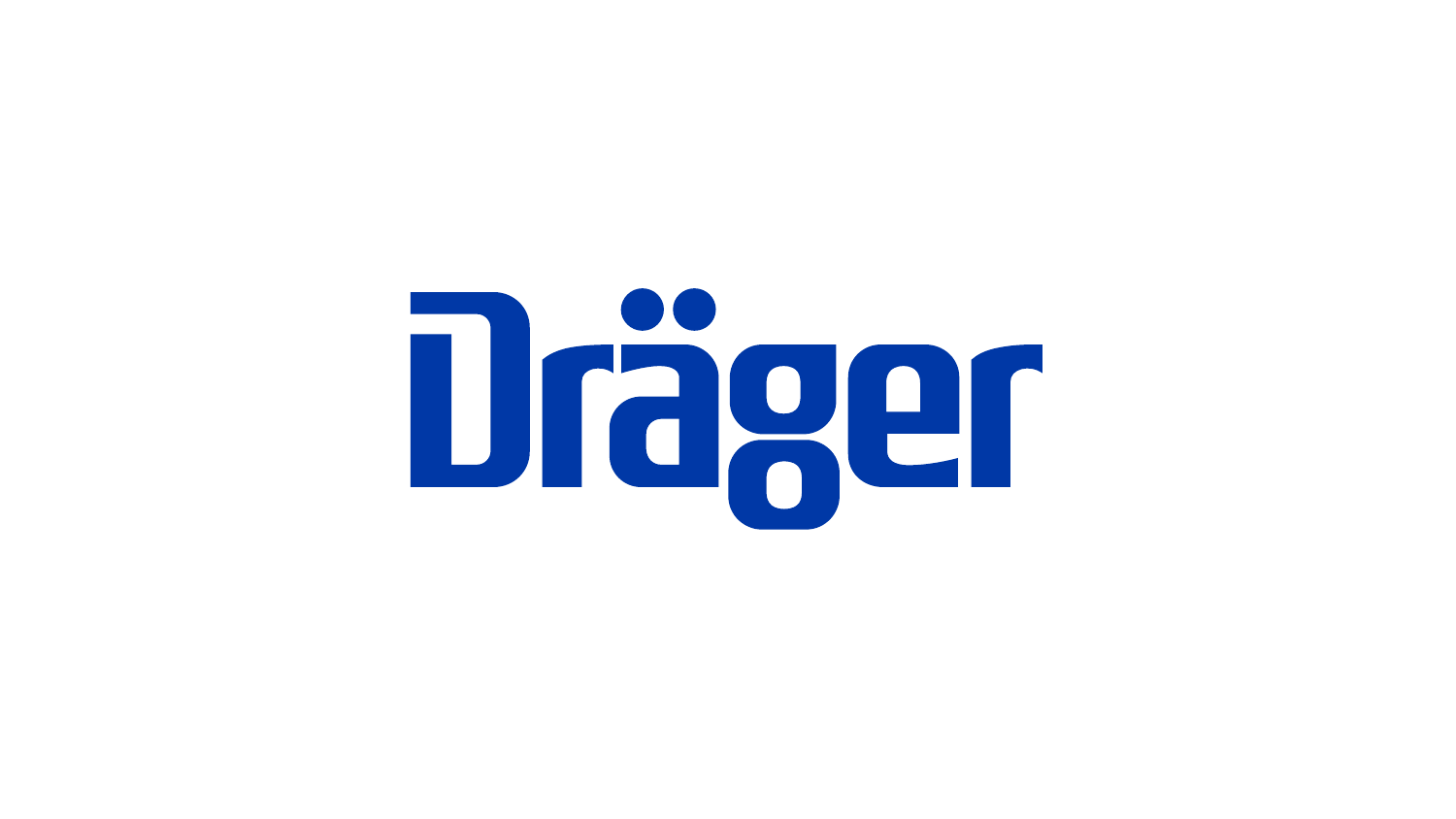

March 2020, Lübeck

© Drägerwerk AG & Co. KGaA, 2020

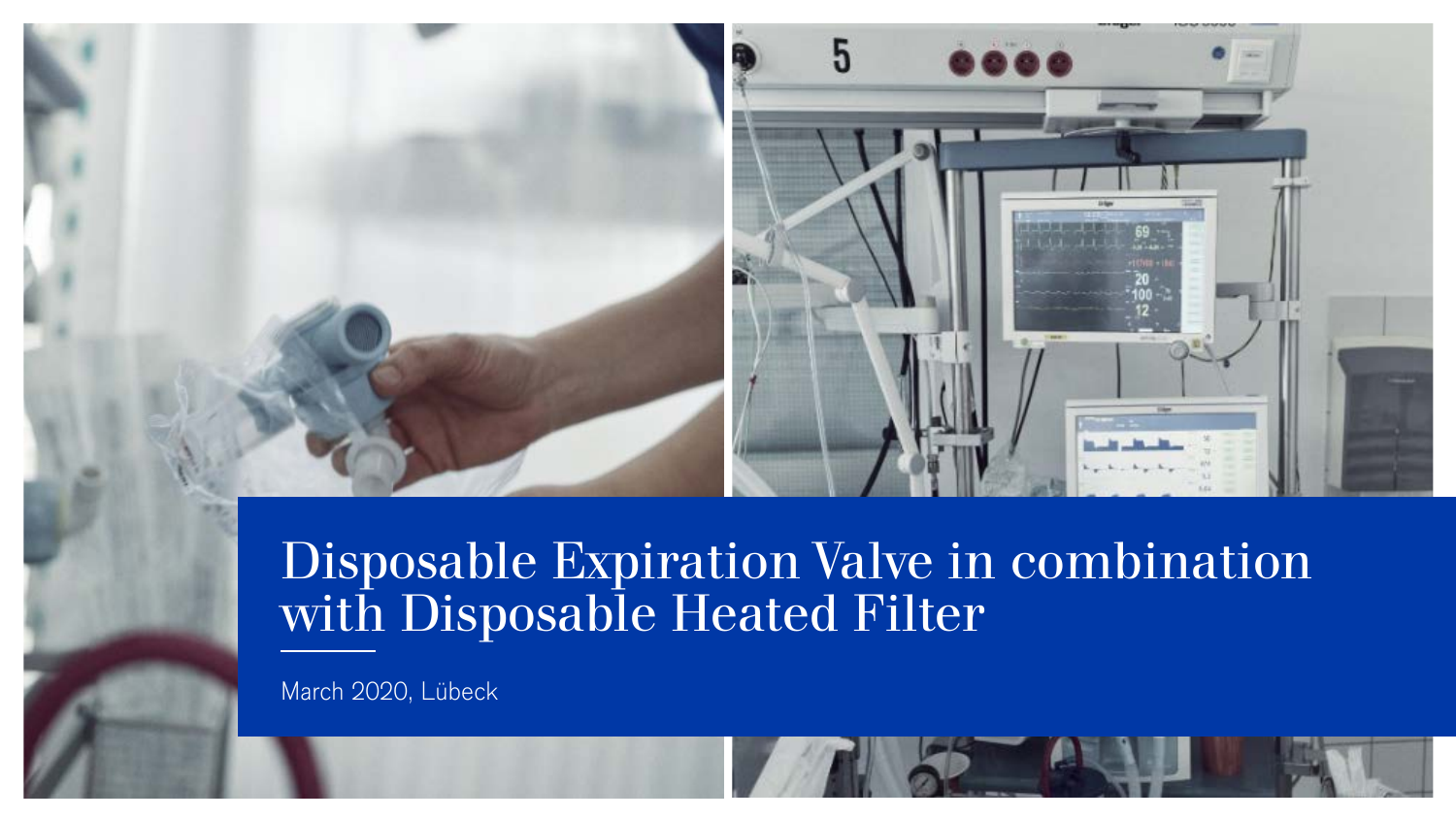# Expiratory Heated Filter

- − helps to minimize the risk of exposure to health care workers by decreasing environmental contamination
- − routine breaks in the breathing circuit to change filters can be reduced (Expiratory Filter can be used up to 7 days; meanwhile the water trap has to be emptied rarely ever!)
- − condensation on the filter medium will be minimized:
	- by heat transfer from the ventilator to the filter
	- by the insulating water trap
	- remaining condensate will be kept in the water trap without any of the condensate getting aerosolized

| P/N     | <b>Description</b>                                 | <b>Bacterial Filtration</b><br>Efficiency (BFE) | <b>Viral Filtration</b><br><b>Efficiency (VFE)</b> |
|---------|----------------------------------------------------|-------------------------------------------------|----------------------------------------------------|
| MP01780 | Infinity ID Expiratory filter, disposable, 20 pcs. | 99.9999                                         | 99.9999                                            |
| MP01781 | Expiratory filter, disposable, 20 pcs.             | 99.9999                                         | 99.9999                                            |

General Remark: Based on the individual situation, the hospital management responsible for infection control and epidemiology has the task to decide on the required measures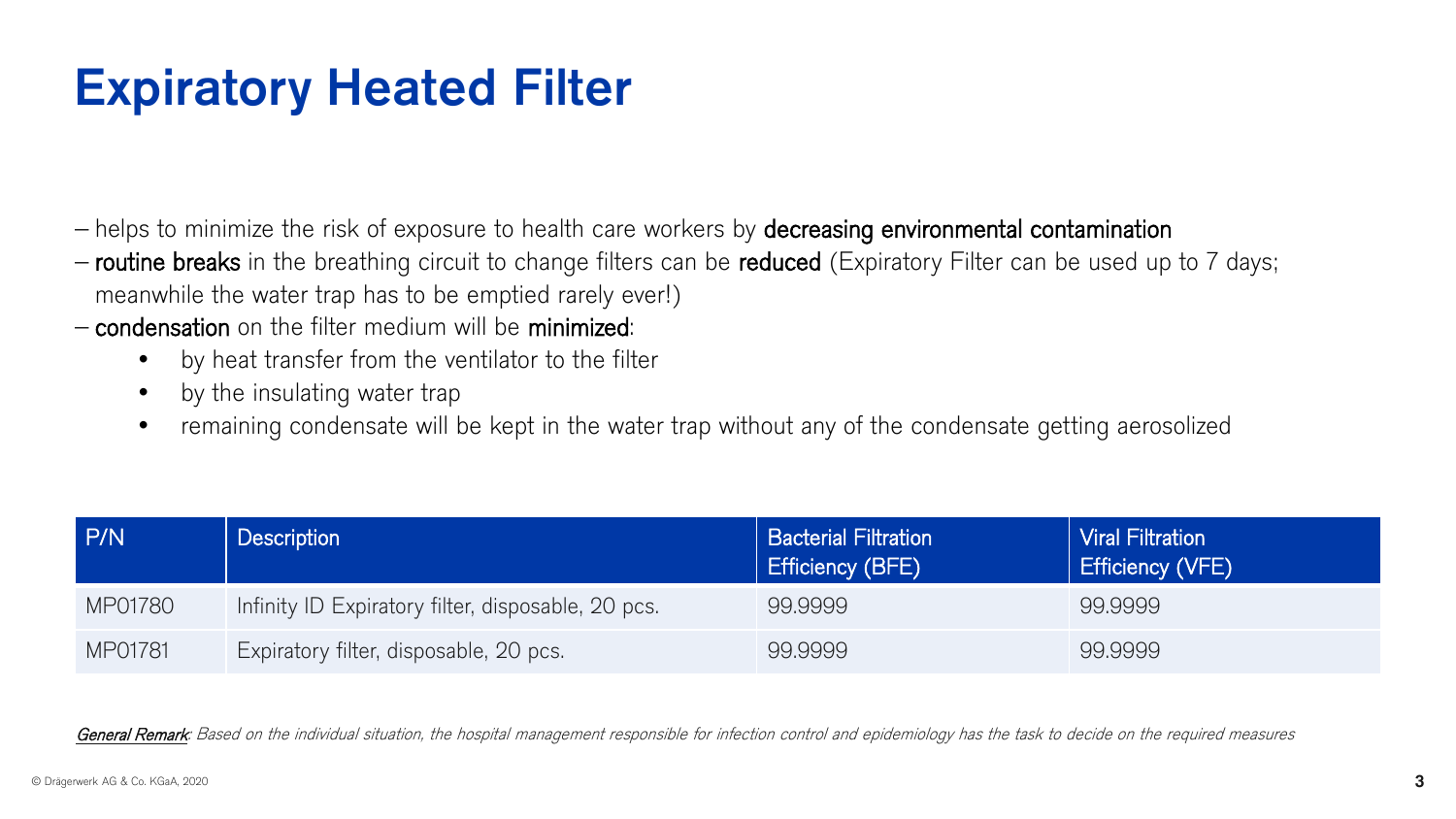# Recommended Set Up & Replacement

#### Recommended set up for Adults:

- − for passive humidification a mechanical filter with integrated HME (Heat and Moisture Exchanger) on the patient side (e.g. TwinStar HEPA) would be the best therapy
- − for passive humidification a mechanical filter on the device side (e.g. *SafeStar series* or *Expiratory filters*) plus an HME (Heat and Moisture Exchanger) on the patient side is also acceptable
- − for active humidification a mechanical filter on the device side (e.g. *SafeStar series* or *Expiratory filters*) would be the best therapy

#### Replacement Interval:

#### Breathing System Filter (e.g. SafeStar, TwinStar)

- − period of use: not exceeding 24 hours
- − changed after every patient

#### Expiratory Valve

- − period of use: not exceeding 7 days
- − changed after every patient

#### Expiratory Heated Filter

- − all filters are single patient use only
- − period of use: not exceeding 7 days
- − After use, the filter must be disposed of according to the guidelines for contaminated medical products

General Remark: Based on the individual situation, the hospital management responsible for infection control and epidemiology has the task to decide on the required measures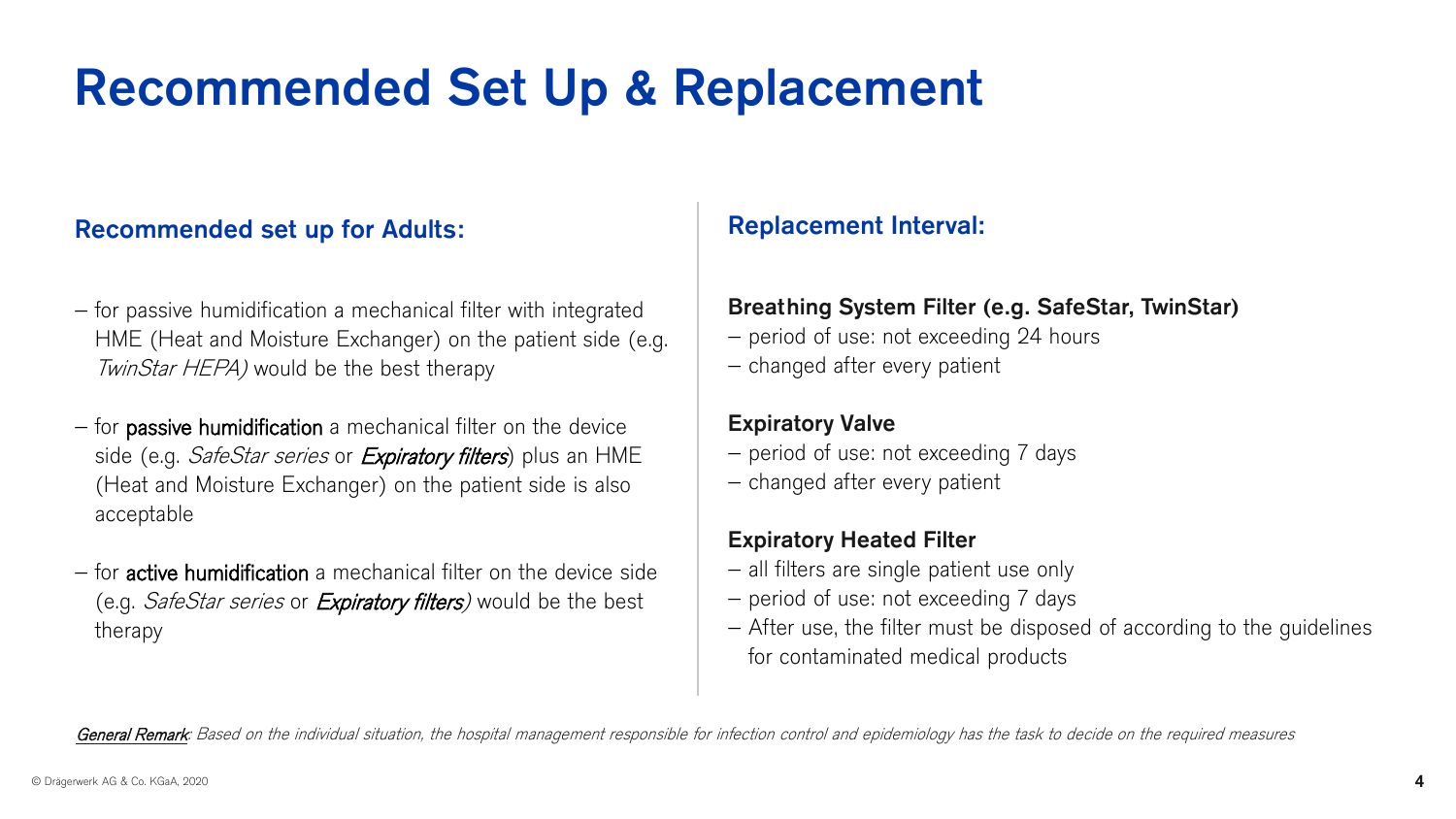## Recommendation

For adult patients we recommend using an expiratory filter to minimize the environmental and device contamination.

We also recommend to use a disposable Expiration Valve to optimize the workflows and support the hygiene processes in the hospitals.

General Remark: Based on the individual situation, the hospital management responsible for infection control and epidemiology has the task to decide on the required measures.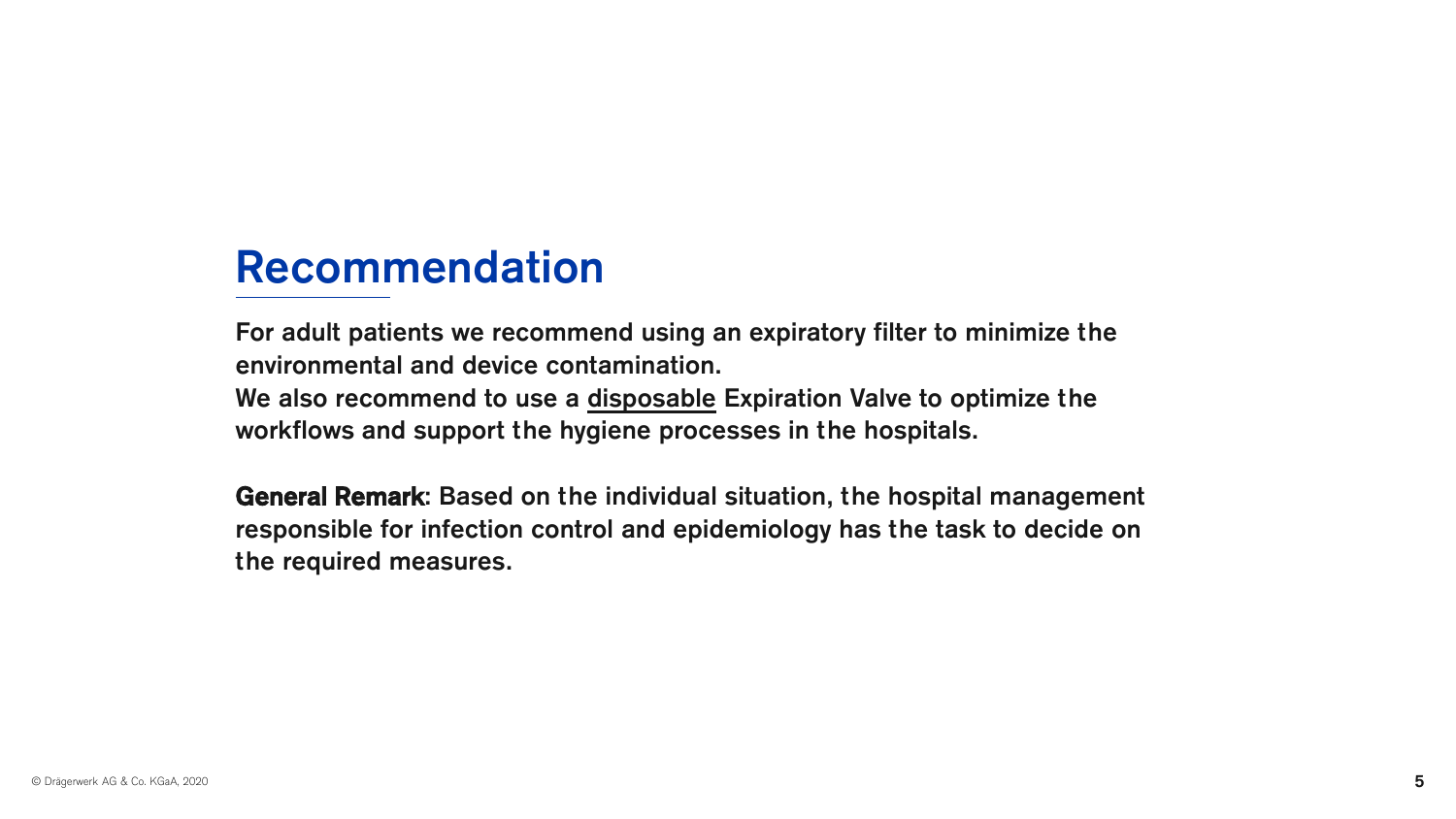# **Expiratory Valves for Dräger® Ventilators**





For more details see IFU or PI Not all articles are available worldwide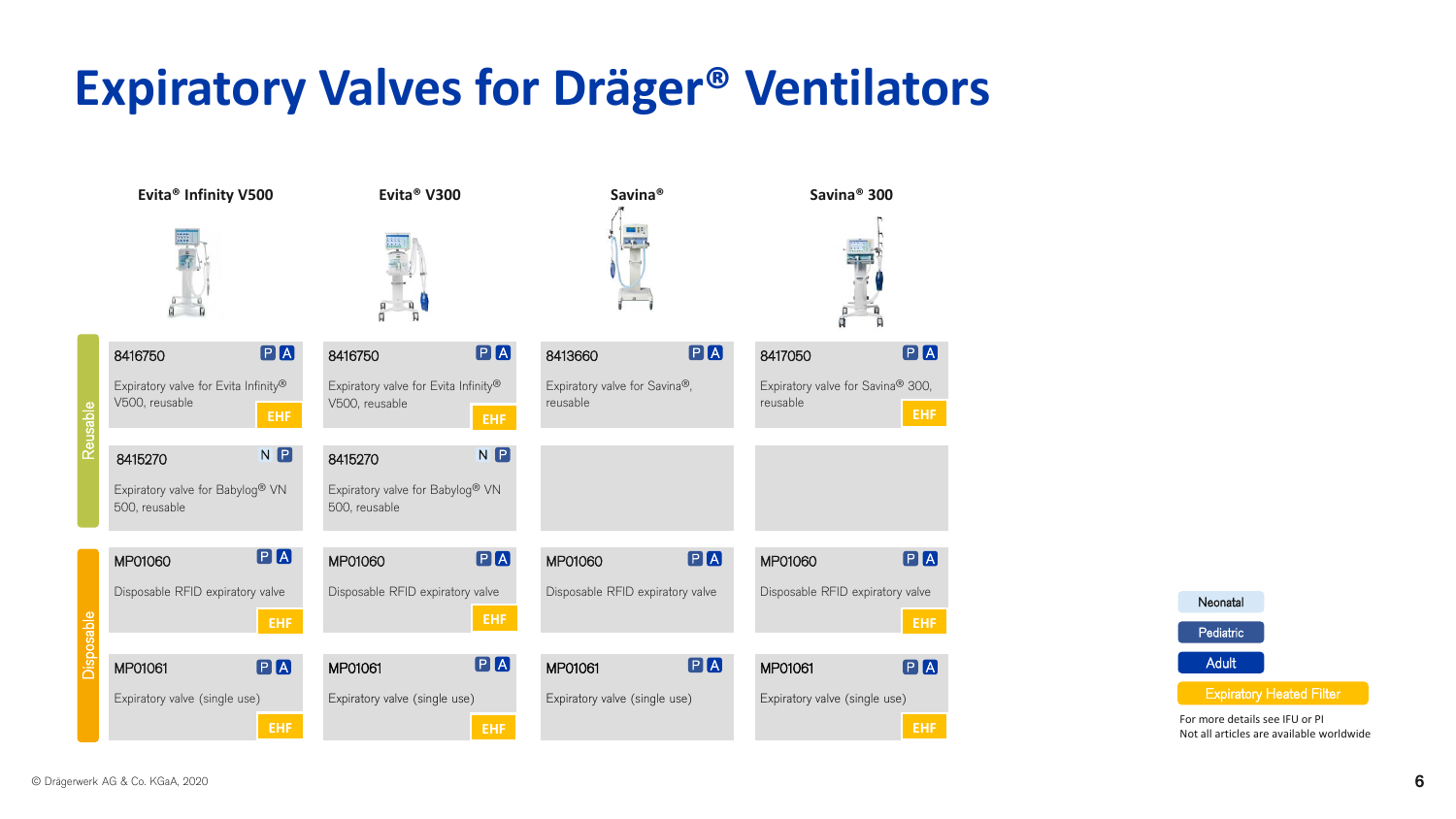# Infinity ID Expiratory Filter



# Disposable RFID expiratory valve



#### Material number: MP01780 Material number: MP01060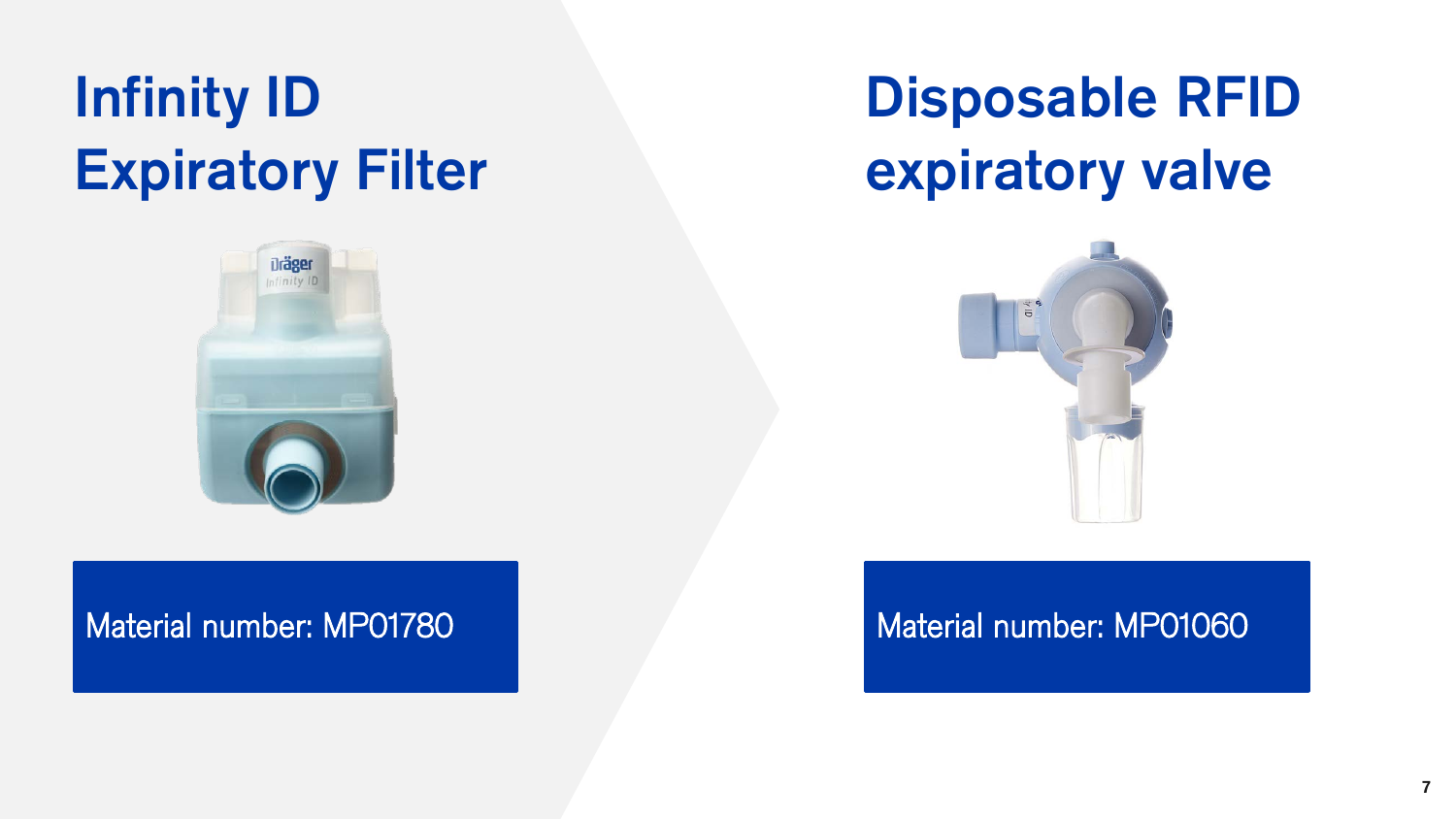# Expiratory Filter Expiratory valve

# (single use)





### Material number: MP01781 Material number: MP01061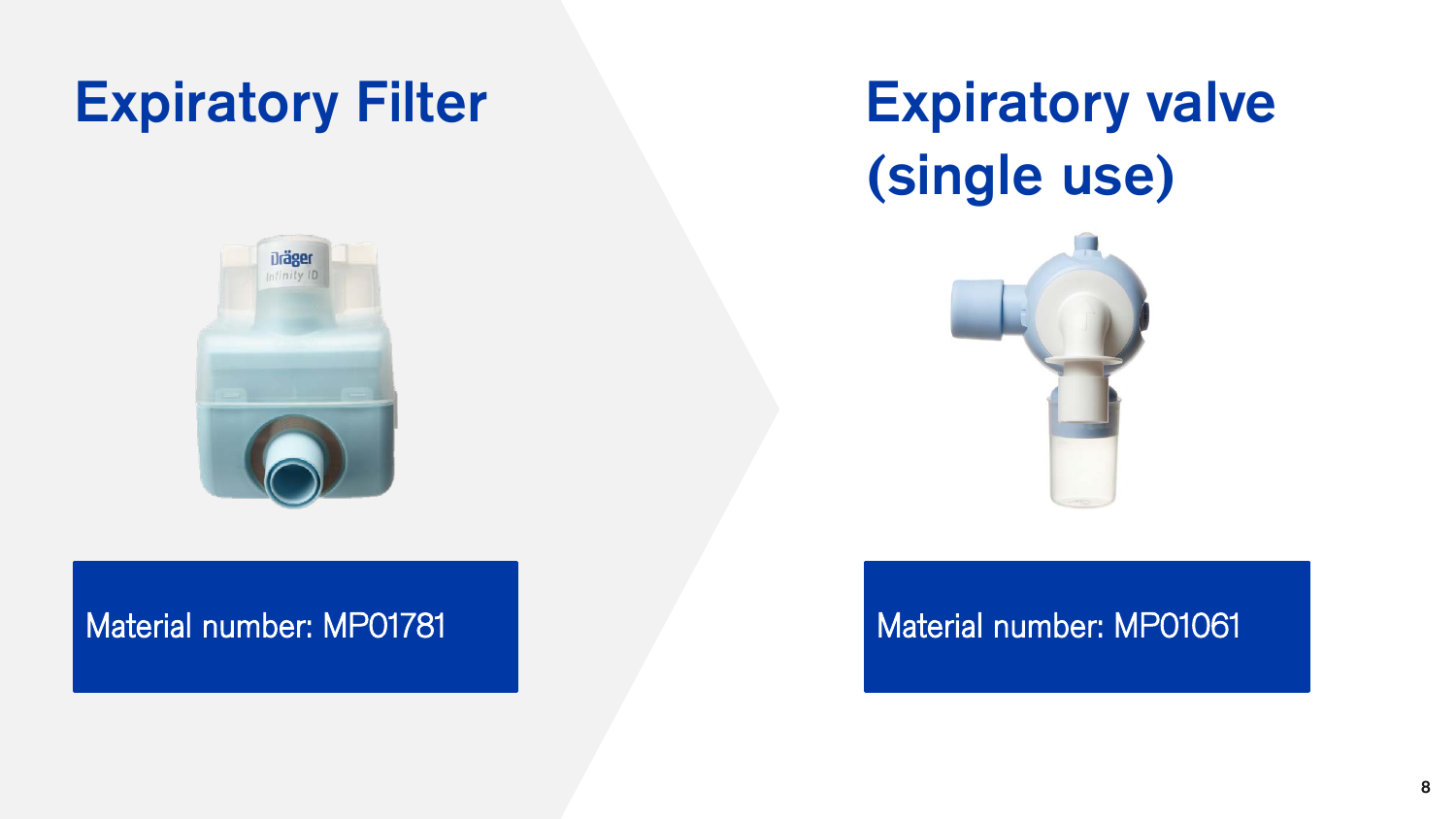## How to set up Expiratory Valve and Heated Filter

02

Remove the water trap container from the expiratory valve

01

#### Attach the expiratory filter to the expiratory valve





Insert the expiratory valve with the attached expiratory filter into the device

03



# 04

#### Connect the breathing hoses

- Check that all connections are securely fitted and tight